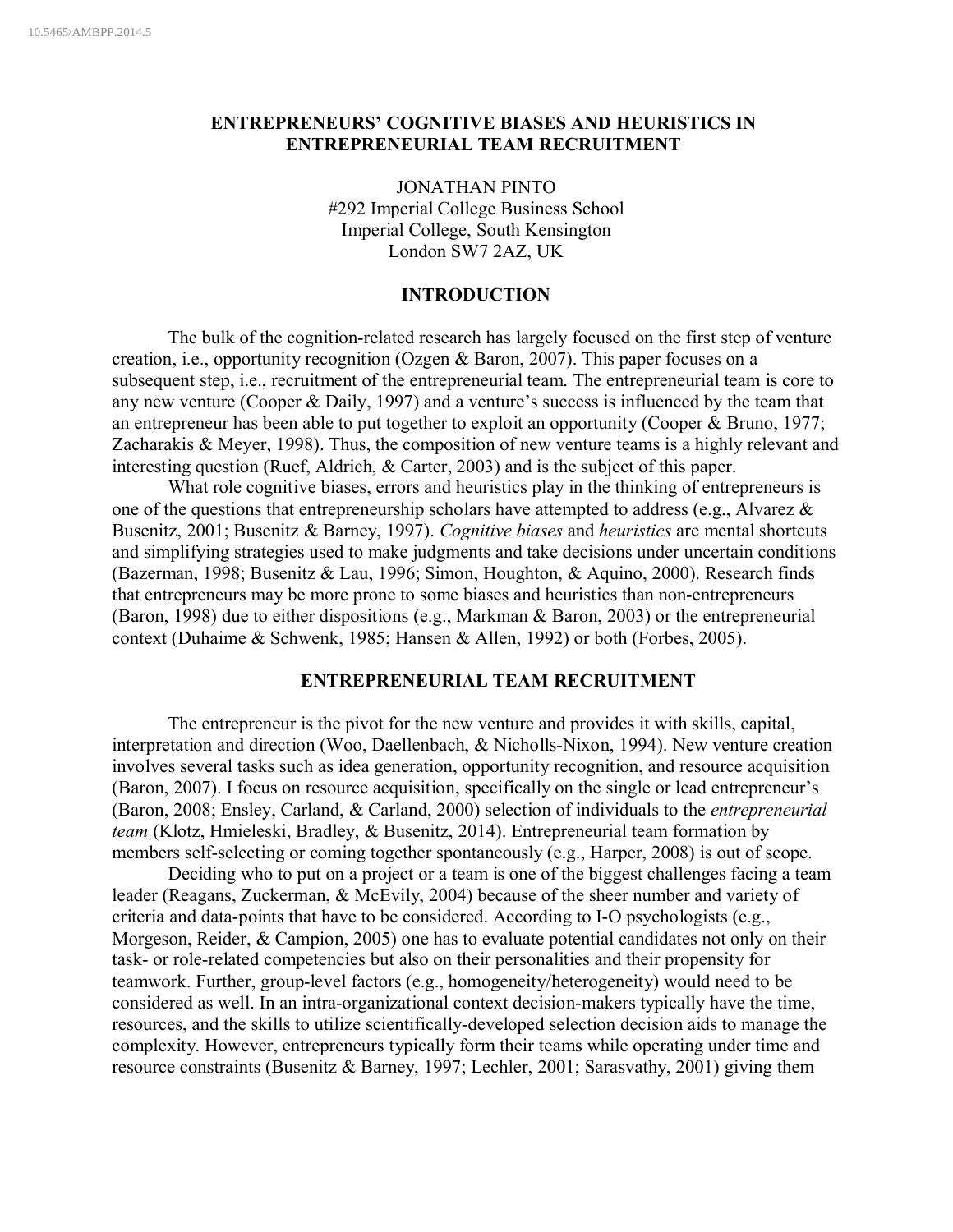neither the opportunity nor the skills to conduct the sophisticated evaluations proposed by I-O psychologists.

Another major difference between entrepreneurial and managerial team formation is the nature of the decision-making task. In the former, the entrepreneur is part of the team and is the team leader, whereas in the latter, senior manager/s involved in selection are usually not part of the team. Entrepreneurs selecting their team-members are performing a *choice task*, whereas managers selecting employees to form a task force are performing a *judgment task*. Research that has investigated the process-oriented differences between choice and judgment finds that the former often involves simplifying heuristics, where individuals focus on a subset of the available information, whereas the latter often involves holistic processes, where individuals examine a more complete set of information (Billings & Scherer, 1988; Schkade & Johnson, 1989; Wedell & Senter, 1997). This too suggests that entrepreneurs would be more susceptible to biases and heuristics compared to managers when selecting teams.

Finally, unlike team formation in the organizational context, the consideration set of potential team-members is not defined by organizational boundaries and the search for suitable individuals is yet another challenge for entrepreneurs. Unsurprisingly, entrepreneurial collaboration is often embedded in existing social relationships with friends, work colleagues, family, or sexual partners (Birley, 1985; Larson & Starr, 1993), often without consideration of members' capabilities (Kamm, Shuman, Seeger, & Nurick, 1990; Kamm & Nurick, 1993).

# **COGNITIVE MODEL OF ENTREPRENEURIAL TEAM RECRUITMENT**

The cognitive model of entrepreneurial team recruitment at its core comprises two *black boxes*. The first includes the entrepreneur's perceptual and cognitive processes which filter all potential decision-making criteria and candidates into consideration sets. The second represents the entrepreneur's potentially biased evaluation and selection of entrepreneurial team-members.

## **Black Box I: (A) Consideration Set of Criteria**

When leaders design a team they typically use a model which is either explicit or implicit (Wageman, 2001), and in the case of entrepreneurs is usually implicit. This aspect is specifically related to the *ability cognitive script* construct (Baron & Ward, 2004; Leddo & Abelson, 1986), which refers to the entrepreneur's cognitions with regard to knowledge, skills, and capacities needed to create a new entrepreneurial activity. It is these perceptions that drive team composition (Kirschenhofer & Lechner, 2012). The literature (e.g. Forbes, Borchert, Zellmer-Bruhn, & Sapienza, 2006; Sandberg, 1992) gives primacy to skills complementarity as *the* rationale for team formation, but defining it almost exclusively in these terms creates the impression that task- or role-related factors are the only ones that need to be considered. However, part of the rationale for creating teams is to synergistically combine different capabilities (Edmondson, Roberto, & Watkins, 2003) and this only happens through *teamwork* or *chemistry* (Hackman, 1998). An individual's capacity for teamwork can be identified by personality and other characteristics (McClough & Rogelberg, 2003) and these factors should be considered during the selection process. Apart from task-related and teamwork-related factors, there is a third category of factors that could be relevant, i.e., the entrepreneur's connections to individual team-members (Klein, Ziegert, Knight, & Xiao, 2006; Uhl-Bien, 2006). Thus, skills complementarity and task- or role-related aspects are not the *only* or *ideal* factors that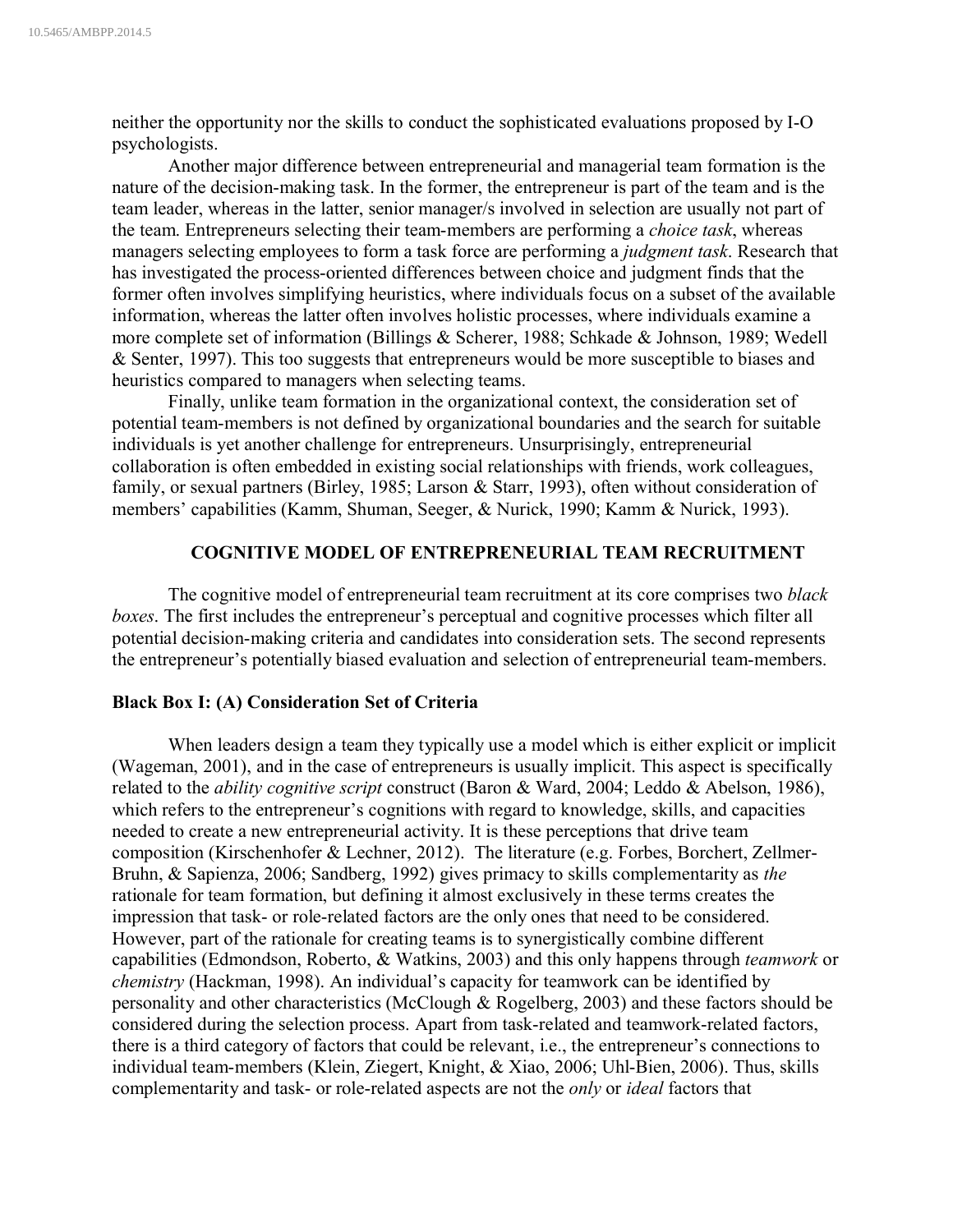entrepreneurs should consider while forming their entrepreneurial teams. All three categories of factors need to be considered.

In an entrepreneurial context there has been inadequate focus on real decision-making criteria and their associated weights (Sandberg, 1986). In a non-entrepreneurial context, Pinto (2008) analyzed the rationales provided by professional soccer players for selections to their ideal team and found that the majority were task-related, followed by leader-related and teamwork-related factors. It is likely that the same order will hold for entrepreneurs' selecting their entrepreneurial team-members. Since skills complementarity is important it is likely, based on *accessibility*, i.e., "the ease with which a particular unit of information is activated or can be retrieved from memory" (Morewedge & Kahneman, 2010: 435), it would be a salient category. *Short-termism* (Marginson & McAulay, 2008) could also be involved, because the right skills have immediate benefits, whereas poor teamwork fit issues would be felt in the longer-term.

Entrepreneurs are engaged in a choice decision task which (unlike a judgment task that involves abstract evaluation) involves the person. Thus, choice-making tasks trigger self-referent processing (Shavitt & Nelson, 2000; Sood & Forehand, 2005), leading entrepreneurs to focus on their own personal history while considering, evaluating, and selecting candidates. Finally, teamwork-related factors would not only be less salient as compared to task- and entrepreneurrelated factors, but also relatively harder to identify or consider and therefore would be the least focused category among the three categories.

### **Black Box I: (B) Consideration Set of Candidates**

This aspect is related to the *arrangements* and *willingness cognitive scripts* constructs (Baron & Ward, 2004; Leddo & Abelson, 1986) which refer to the entrepreneur's cognitions. The former relates to the resources, relationships and assets needed to engage in entrepreneurial activity, and the latter are those that support commitment to starting a new venture. Though both scripts primarily refer to entrepreneurs' cognitions, I am extending it to include their cognitions of others' suitability to be an effective entrepreneurial team member and of others' willingness to join the new venture as part of the entrepreneurial team. Those who join a new venture may have similar preferences to those of the founder, for instance, in their willingness to trade-off pay and job security for greater autonomy and the opportunity to work in an exciting and dynamic work setting (Roach & Sauermann, 2012) and this aspect is an important factor.

Entrepreneurship scholars distinguish between two general approaches to team formation: (1) a *rational process* driven by economic, instrumental considerations, in which the entrepreneur would engage in an open search for members with needed skills and competencies (Aldrich, Carter, & Ruef, 2002; Mosakowski, 1998); and (2) a *boundedly rational process* in which the entrepreneur would engage in a biased search driven by interpersonal attraction, homophily, or social network considerations (Aldrich et al*.*, 2002; Forbes et al*.*, 2006).

## **Black Box II: Evaluation and Choice of Team-members**

Apart from the informational complexity involved in making these decisions, other general factors that could lead to biased decision-making include perceived urgency or time pressure, action bias, and optimism or overconfidence. Entrepreneurs typically have to make decisions under *time pressure* (Allinson, Chell, & Hayes, 2000; Baron, 1998) and this would increase their tendency to adopt mental short-cuts (Wyer & Srull, 1994) and take decisions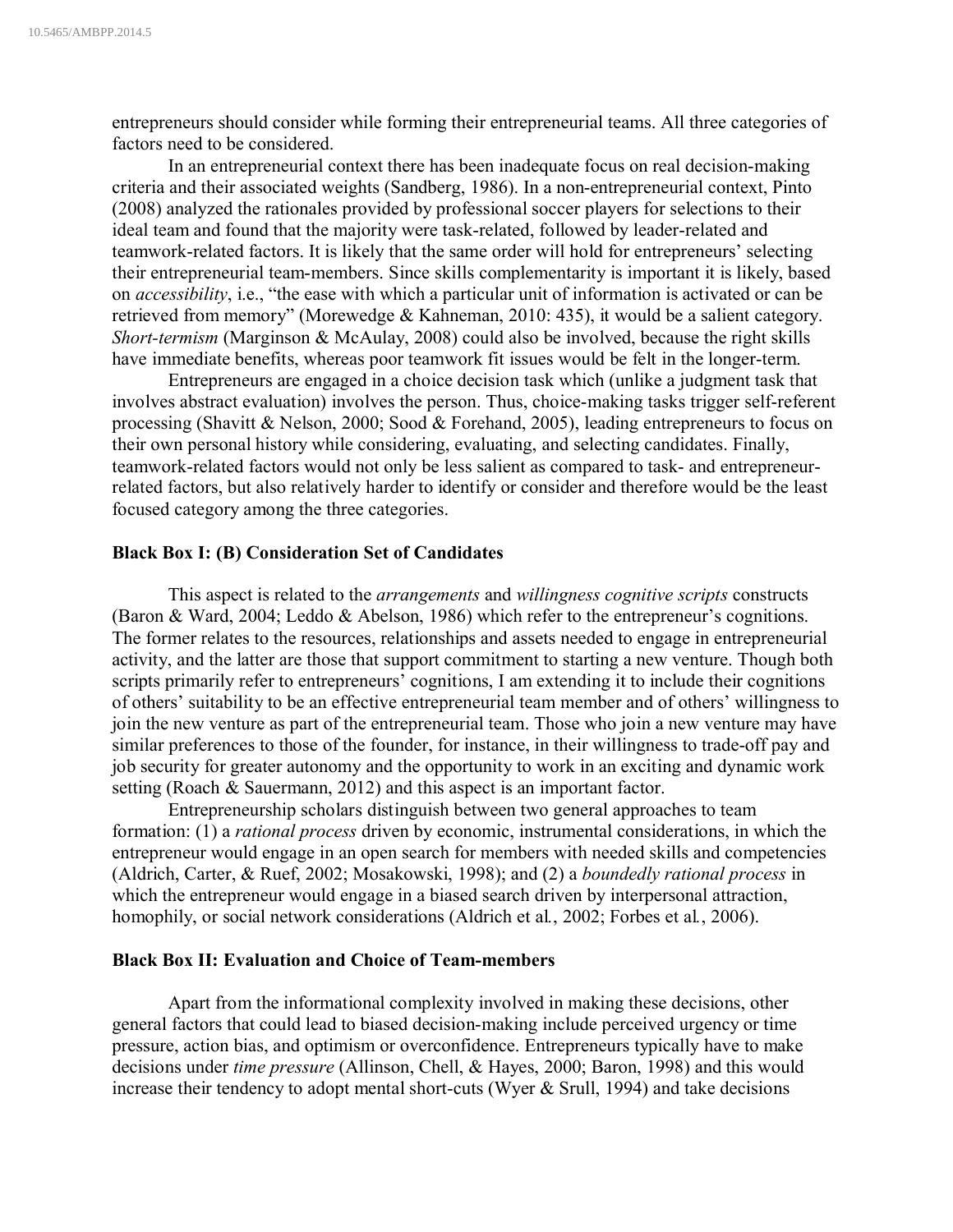quickly, if not prematurely. Research suggests entrepreneurs have a bias for action (e.g., Trevelyan, 2008). They could therefore be more susceptible to *action bias* (Patt & Zeckhauser, 2000) and act precipitously to hire an obviously suboptimal candidate. Further, entrepreneurs tend to be more optimistic and overconfident than non-entrepreneurs (Cooper, Woo, & Dunkelberg, 1988; Hmieleski & Baron, 2009; Simon & Shrader, 2012) and could therefore be more sure than warranted of their selection decision-making.

*Ingroup bias* occurs when group members extend unjustified trust to other group members (Hewstone, Rubin, & Willis, 2002). Entrepreneurs are high in *self-efficacy* (Chen, Greene, & Crick, 1998; Markman & Baron, 2003) which is related to *self-esteem* (Judge, Locke, & Durham, 1997), and since high self-esteem individuals exhibit more ingroup bias than low self-esteem individuals (Aberson, Healy, & Romero, 2000), entrepreneurs may be prone to ingroup bias. Ingroup bias is related to positive stereotyping and could lead to *favoritism* (Turner, Brown, & Tajfel, 1979) and *cronyism* (e.g., James, 2008). Also, ingroup favoritism results in intergroup discrimination, regardless of attitudes toward specific outgroups (Brewer, 2007). And *outgroup bias* could lead to negative stereotyping and rejection of suitable applicants (Bertrand & Mullainathan, 2004).

Decision-makers manifest *representativeness heuristic* when they generalize about a person or a phenomenon based on only a few attributes of that person or a few occurrences of that phenomenon, and entrepreneurs may manifest it more than managers (Busenitz & Barney, 1997). Also Simon et al. (2000) found that MBA students' belief in the *law of small numbers* was correlated with their tendency to start a new venture. Thus, entrepreneurs may make selection decisions after only one meeting with a candidate, because they might consider that encounter to be representative of the candidate as a whole.

Entrepreneurs tend to be optimistic (Cooper et al., 1988) and highly optimistic individuals tend to suffer from *confirmation bias* (Klayman & Ha, 1987), i.e., seeking or interpreting evidence to support existing beliefs. Thus, entrepreneurs may treat candidate data in a biased way because they want to defend beliefs (e.g., stereotypes) that they wish to maintain (Nickerson, 1998). The *availability heuristic* implies a bias toward familiar experiences (Zahra, Yavuz, & Ucbasaran, 2006) and may encourage entrepreneurs to focus on criteria or individuals who are more familiar to them or more easily recalled resulting in the non-consideration and/or non-selection of individuals who were more suitable than those who were hired. *Status quo bias* is a tendency to excessively stick with the current option in a wide range of situations (Samuelson & Zeckhauser, 1988). Entrepreneurs might feel obliged to repeat partnerships independent of the fit with the requirements of the new venture (Kirschenhofer & Lechner, 2012), especially if they are operating under perceived network constraints (Parker, 2009).

## **ENTREPRENEURIAL EXPERIENCE AND COGNITIVE SHORT-CUTS**

Experience is considered important for the performance of entrepreneurs (Riquelme  $\&$ Rickards, 1992) but it is unclear whether experience leads to an increase or decrease in cognitive biases and heuristics. On one hand, the Belief-Adjustment Model (Hogarth & Einhorn, 1992) predicts that experience would reduce task complexity and therefore biases (Kennedy, 1993). On the other hand, experienced entrepreneurs may be prone to overconfidence and familiarity biases (Ucbasaran, Westhead, & Wright, 2009). Also, past successes could lead to over-simplification, cognitive ruts, overconfidence bias and representativeness heuristics (Rerup, 2005).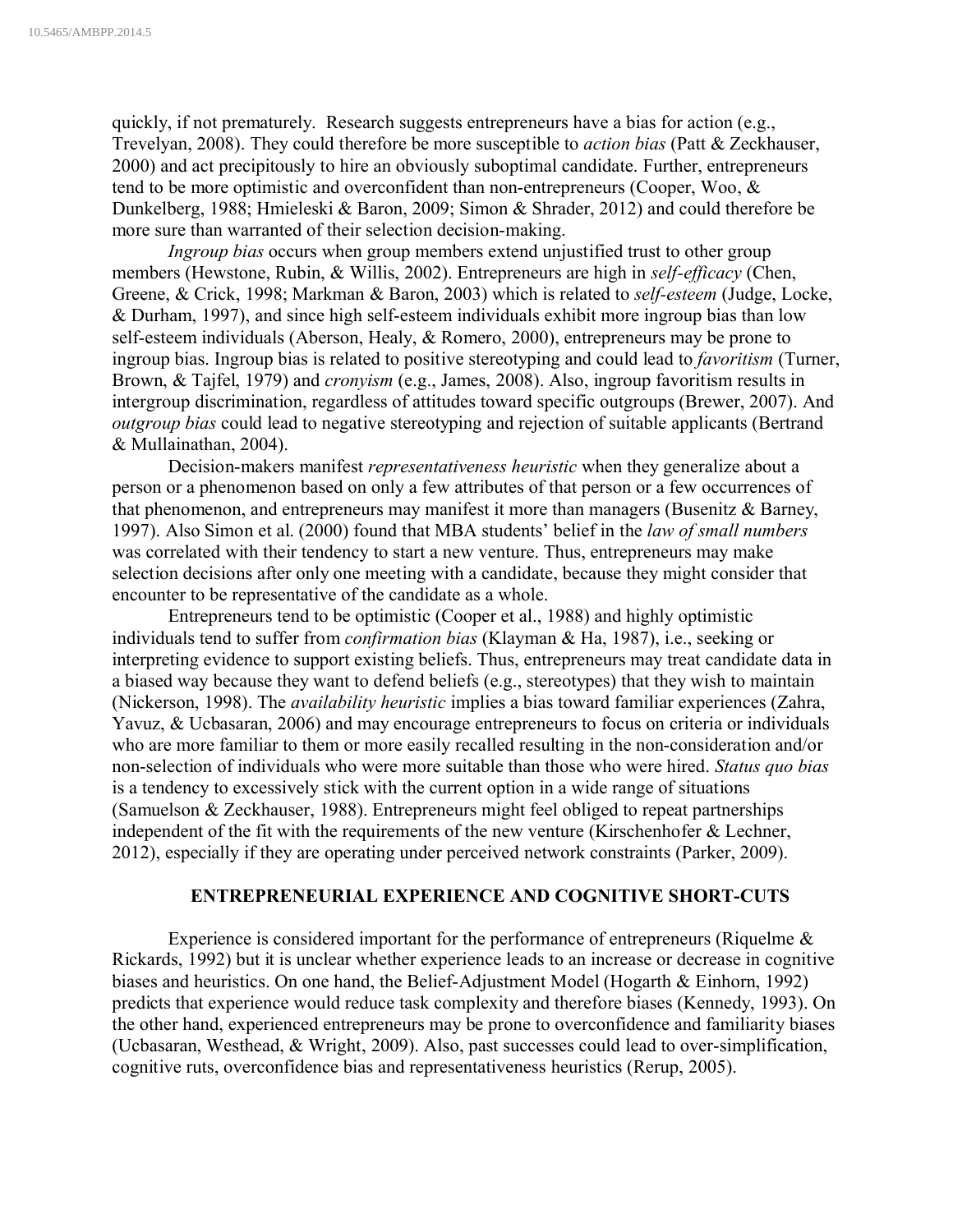### **Black Box I: Consideration Set of Criteria and Candidates**

Serial entrepreneurs' experience should lead to more sophisticated schemas and improved understanding of the start-up process and of the kind of resources (human and other) required (Barringer & Jones, 2004; MacPherson, 2005). However, greater experience may also lead them to draw on personal experiences to a greater extent and have a more ego-centric rather than teamor venture-centric perspective. Further, overconfidence and familiarity biases (Ucbasaran et al*.*, 2009) may result in experienced entrepreneurs anchoring excessively on the past and not sufficiently adjusting to the demands of the new venture. Experience should enable entrepreneurs to build stronger and more effective networks (Kolvereid & Bullvag, 1993) which would increase the options to find appropriate team-members (Kirschenhofer & Lechner, 2012). However, if repeat entrepreneurs become overly dependent on past contacts (Starr & Bygrave, 1991) it may hinder their ability to acquire new information and ideas (Ucbasaran et al*.*, 2009).

#### **Black Box II: Evaluation and Choice of Team-members**

Serial entrepreneurs who have had positive experiences from trusting others are more likely to *over-trust*, i.e., consciously or routinely trusting another person more than would be warranted by an objective assessment, due to overconfidence or naivety (Goel & Karri, 2006; Goel, Bell, & Pierce, 2005). In a similar vein, Ucbasaran, Westhead, Wright, and Flores (2010) found that serial entrepreneurs who had experienced failure did not appear to adjust their *comparative optimism*, i.e., over-optimism compared to non-entrepreneurs. This could be because entrepreneurs are more susceptible to *self-serving attributional biases* (i.e., attributing success to personal factors but attributing failure to external or situational factors) with regard to outcomes of decisions (Westhead & Wright, 2011). These factors may lead experienced entrepreneurs into erroneous team-member selection decision-making.

### **DISCUSSION**

The ideas presented in this paper could be examined with regard to three individual differences among entrepreneurs, i.e., motivations, gender, and cognitive style. With regard to motivations, scholars distinguish between *necessity* and *opportunity entrepreneurs* (Verheul, Thurik, Hessels, & van der Zwan, 2010). The former may typically not have very well-developed schemas about starting up an enterprise and would also be network constrained in terms of being able to attract individuals to join their enterprise, leading to more biased choices. The latter often pursue a business opportunity while still wage-employed (Reynolds, Camp, Bygrave, Autio, & Hay, 2001; Verhuel et al*.*, 2010). They may not have a well-developed start-up schema but they may have a less myopic understanding of start-up success, particularly with regard to the team.

Entrepreneurship research finds there are few, if any, relevant significant sex-related differences between male and female entrepreneurs (Fagenson, 1993; Sexton & Bowman-Upton, 1990). However, there has been no research on the differences between genders in entrepreneurial team recruitment. Studies (e.g., Werner & LaRussa, 1985) have demonstrated that, in general, females are more often characterized by communal qualities and could therefore rely more on personal ties in team formation compared to men, who are more agentic.

*Cognitive style* (Amabile, 1983; Tennant, 1988) has been widely recognized as an important determinant of individual behavior (Brigham, De Castro, & Shepherd, 2007). Future